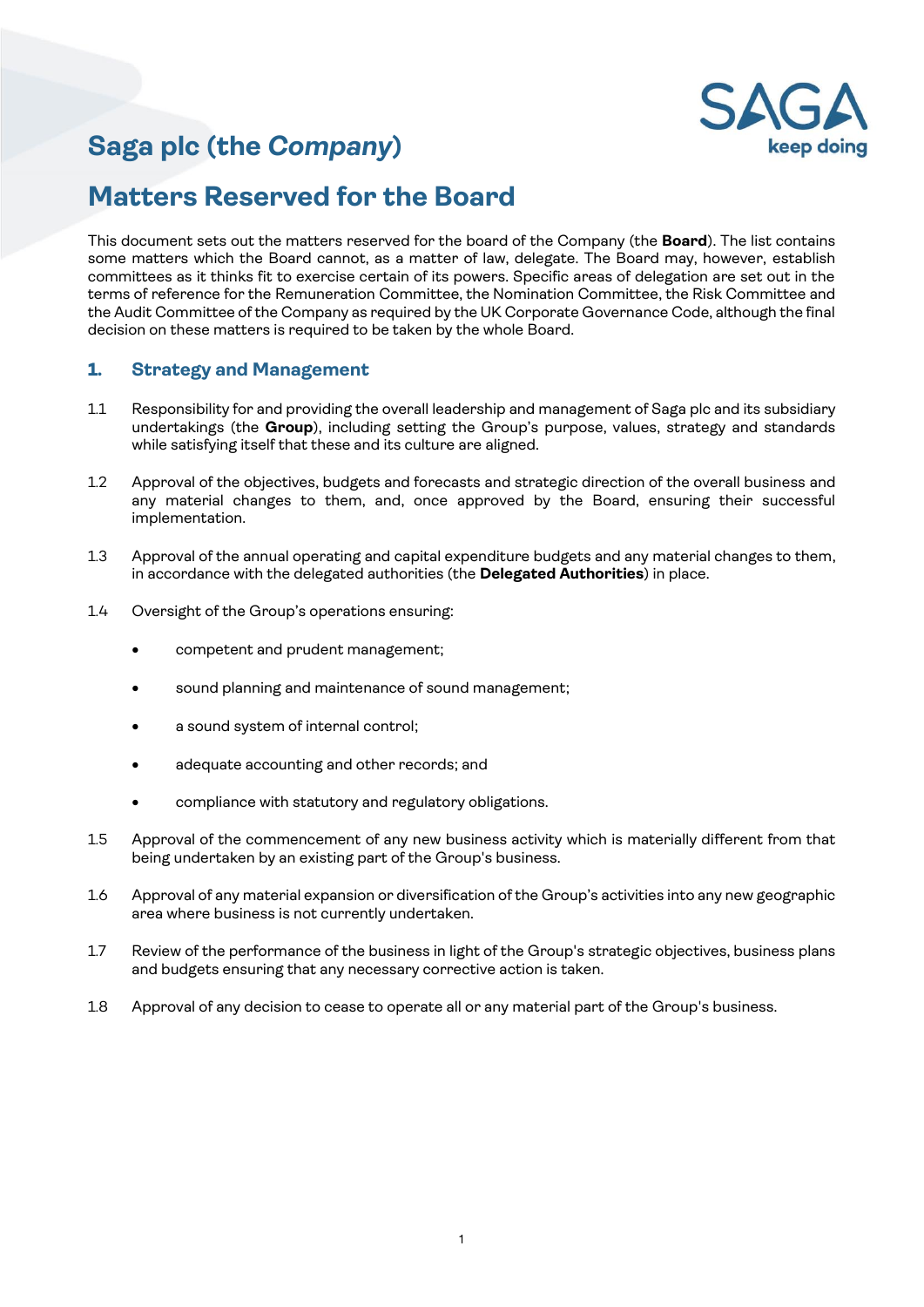## **2. Structure and Capital**

- 2.1 Approval of changes relating to the Company's capital structure including reduction of capital, share (or other securities) issues and share buy backs (except under employee share plans) including the use of treasury shares.
- 2.2 Approval of major changes to the Group's corporate structure, including, but not limited to material (i.e. relative to the size of the Group) acquisitions and disposals of shares (taking into account initial and deferred consideration).
- 2.3 Approval of any major changes to the Group's management or control structures.
- 2.4 Approval of any issue of securities of a company in the Group to a person not a member of the Group, where such issue is material in the context of the Group.
- 2.5 Approval of any proposed alteration to the Articles of Association of the Company subject to the final approval of the Company's shareholders.
- 2.6 Approval of any borrowings by the Group other than in the normal course of business.
- 2.7 Approval of guarantees given by the Group other than in the normal course of business.
- 2.8 Approval of any changes to the Company's listing or the markets on which its securities are traded.

## **3. Financial Items**

- 3.1 Approval of the half-yearly report and any preliminary announcement of the final results and the annual report and accounts including the strategic report, corporate governance statement and directors' remuneration report.
- 3.2 Approval of the dividend policy, declaration of interim dividend any and recommendation (subject to the approval of shareholders in a general meeting) of any final dividend to be paid by the Company or of any other distributions by the Company.
- 3.3 Approval of any material changes in accounting policies and practices.
- 3.4 Approval of treasury policies including interest rate and foreign currency exposure, the use of financial derivatives and segregation of duties.
- 3.5 Approval of material unbudgeted capital or operating expenditures (in accordance with the Delegated Authorities).
- 3.6 Approval of tax policies and strategy.
- 3.7 Approval of the recommendations of the Audit Committee, including but not limited to, any recommendation on any area within Audit Committee's remit (as per its terms of reference) where action or improvement is needed. Annual recommendations of the Audit Committee shall include:
	- recommendations for fair, balanced and understandable assessment of the Group's position and prospects, statement on the appropriateness of adopting the going concern basis of accounting and the viability statement; and
	- recommendations for the appointment, re-appointment or removal of the Group's external auditors to be put to shareholder approval.
- 3.8 Post investment reviews where not considered in detail by the Audit or Risk Committee or where the Board decide a full review is required.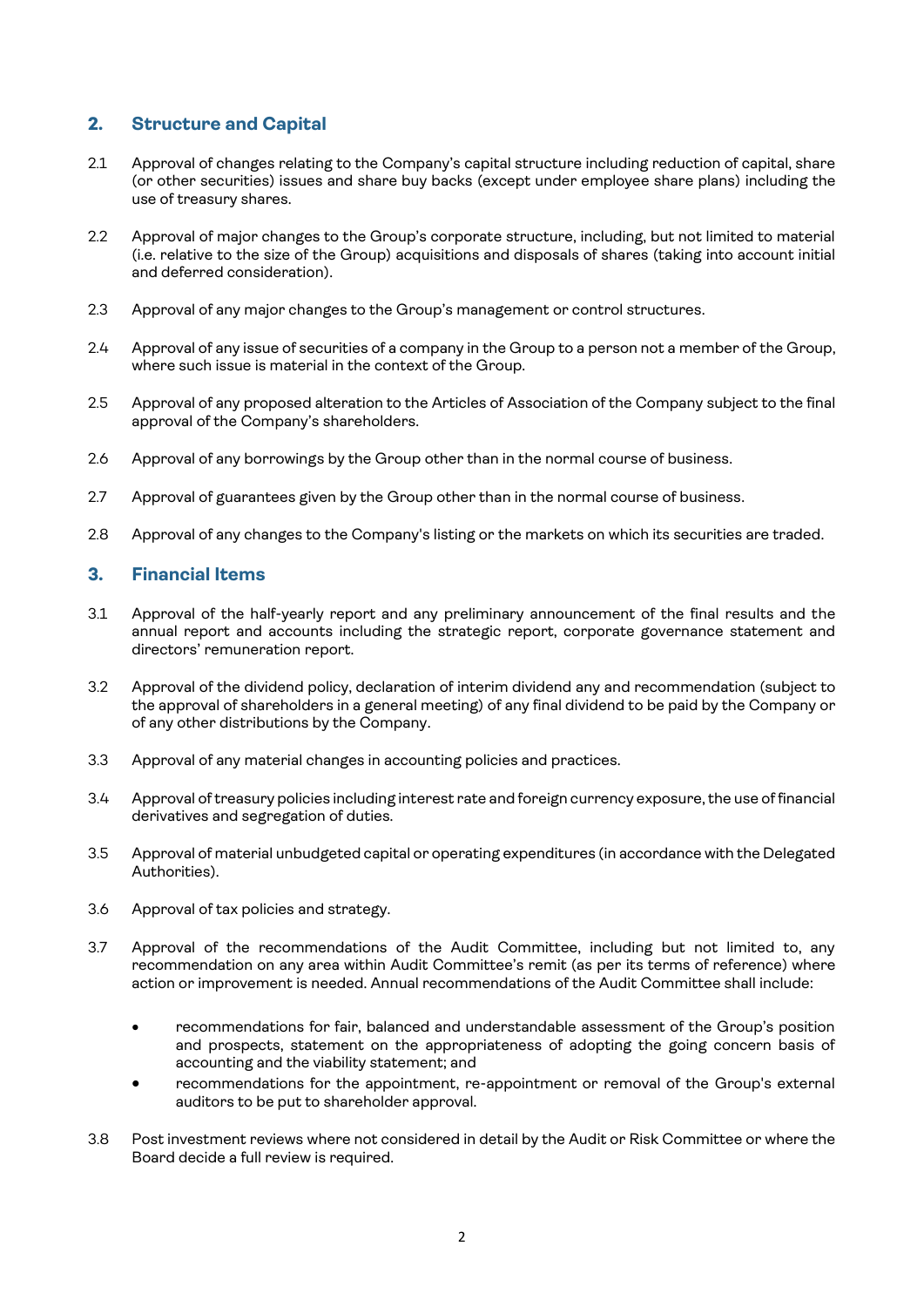## **4. Risk Management and Internal Controls**

- 4.1 Ensuring maintenance of a sound system of internal controls and risk management including:
	- approving the Group's risk appetite and Group Risk Policy;
	- reviewing the processes and procedures to ensure business risks are properly identified;
	- receiving Risk reports and satisfying itself that an annual assessment of these processes have been undertaken by the Company;
	- carrying out a robust assessment of the principal risks facing the Company, including those that would threaten its business model, future performance, solvency or liquidity;
	- approval of an appropriate statement for inclusion in the annual report to the effect that the annual report and accounts taken as a whole is fair, balanced and understandable and provides the information necessary for shareholders to assess the Company's position and performance, business model and strategy; and
	- explaining in the annual report and accounts:
		- o how the prospects of the Company have been assessed (and why such assessment period is appropriate); and
		- o whether a reasonable expectation exists that the Company will be able to continue in operation and meet its liabilities as they fall due over the period of their assessment, drawing attention to any qualifications or assumptions as necessary.
- 4.2 Authorising the prosecution, commencement, defence or settlement of any legal (or similar) process or making any major decision relating to the conduct of any such process to which the Company or another member of the Group is a party where the potential liability or claim is in excess of £2,000,000 or materially affects the interests and the reputation of the Group.
- 4.3 Adopting (or making a material amendment or variation to) the Group's major policies on the conduct of business, environmental, health and safety, insurance and risk management, and employment law issues.
- 4.4 Approval of the recommendations of the Risk Committee, including but not limited to, any recommendation on any area within Risk Committee's remit (as per its terms of reference) where action or improvement is needed.

## **5. Contracts/Business Transactions**

- 5.1 Approval of major capital projects, business transactions, corporate action or investment by the Company or another member of the Group which are material strategically or by reason of size, entered into by the Company or any subsidiary not in the ordinary course of business, or outside agreed Delegated Authorities.
- 5.2 Financing arrangements of any Group company, for example loans and repayments, guarantees, foreign currency transactions and derivative arrangements other than in the ordinary course of business.
- 5.3 Approval of any Class 1 or 2 transaction or related party transaction, as defined by the Listing Rules of the Financial Conduct Authority.
- 5.4 Approval of any takeover offer for another company subject to the City Code on Takeovers and Mergers.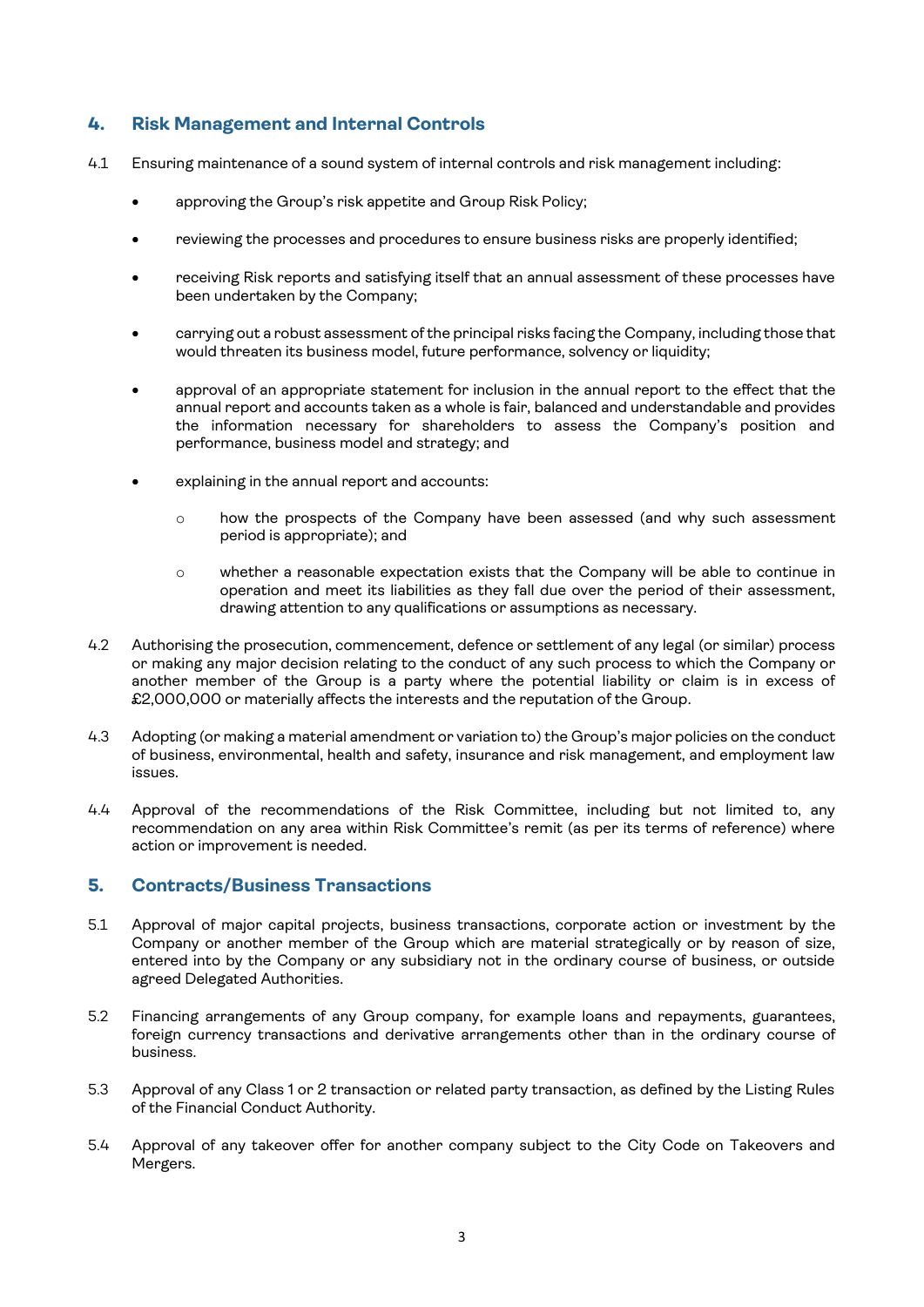- 5.5 Approval of any material joint venture and material arrangements with customers or suppliers.
- 5.6 Major investments (whether in a single transaction or a series of transactions) not subject to the City Code on Takeovers and Mergers by any member of the Group of:
	- the acquisition or disposal of interests of more than 3 per cent in the voting shares of any company;
	- any business (or any material part of any business) with a value in excess of £2,000,000 or reputationally significant (matter defined as that is likely to generate significant and sustained publicity in the national press and online; material and long-term impact on the brand anticipated); and
	- any material asset with a value in excess of  $£2,000,000$  (or reputationally significant).

## **6. Communication and Engagement with Stakeholders**

- 6.1 Considering the views and interests of (and reviewing the effectiveness of engagement with) the Company's key stakeholders as set out in section 172 of the Companies Act 2006.
- 6.2 Ensuring that independent channels are available for colleagues to engage and to raise any matters of concern.
- 6.3 Receiving and considering the views of the Company's shareholders to ensure they are communicated to the Board as a whole.
- 6.4 Approval of the form and issue of circulars to shareholders of the Company and recommendations in respect of any matters or notices which may be submitted to holders of the Company's securities in accordance with statutory requirements or requirements of the Financial Conduct Authority or London Stock Exchange or the Company's Articles of Association.
- 6.5 Approval of Company announcements or press releases (i.e. to the Financial Conduct Authority or the London Stock Exchange) concerning matters decided by the Board other than standard notifications e.g. AGM results or change of director which will be sent to the Board for information prior to release.
- 6.6 Convening general meetings of the Company and ensuring a satisfactory dialogue with shareholders and encouraging their participation.
- 6.7 Approval of notices of general meetings of the Company and of resolutions and corresponding documentation to be put forward to the shareholders at a general meeting. When 20 per cent or more of votes have been cast against a resolution at any general meeting, the Company will explain when announcing the results of voting what actions it intends to take to consult shareholders in order to understand the reasons behind the vote result. An update on the views received from shareholders and actions taken will be published no later than six months after the shareholder meeting. The Board will then provide a final summary in the annual report and, if applicable, in the explanatory notes to resolutions at the next shareholder meeting, on what impact the feedback has had on the decisions the Board has taken and any actions or resolutions now proposed.

## **7. Board Membership and other Appointments**

7.1 Approval of changes to the structure, size and composition of the Board, following recommendations from the Nomination Committee. When making new appointments, the Board should take into account other demands on directors' time. Prior to appointment, significant commitments should be disclosed with an indication of the time involved. Additional external appointments should not be undertaken without prior approval of the Board, with the reasons for permitting significant appointments explained in the annual report. Full-time Executive Directors should not take on more than one non-executive directorship in a FTSE 100 company or other significant appointment.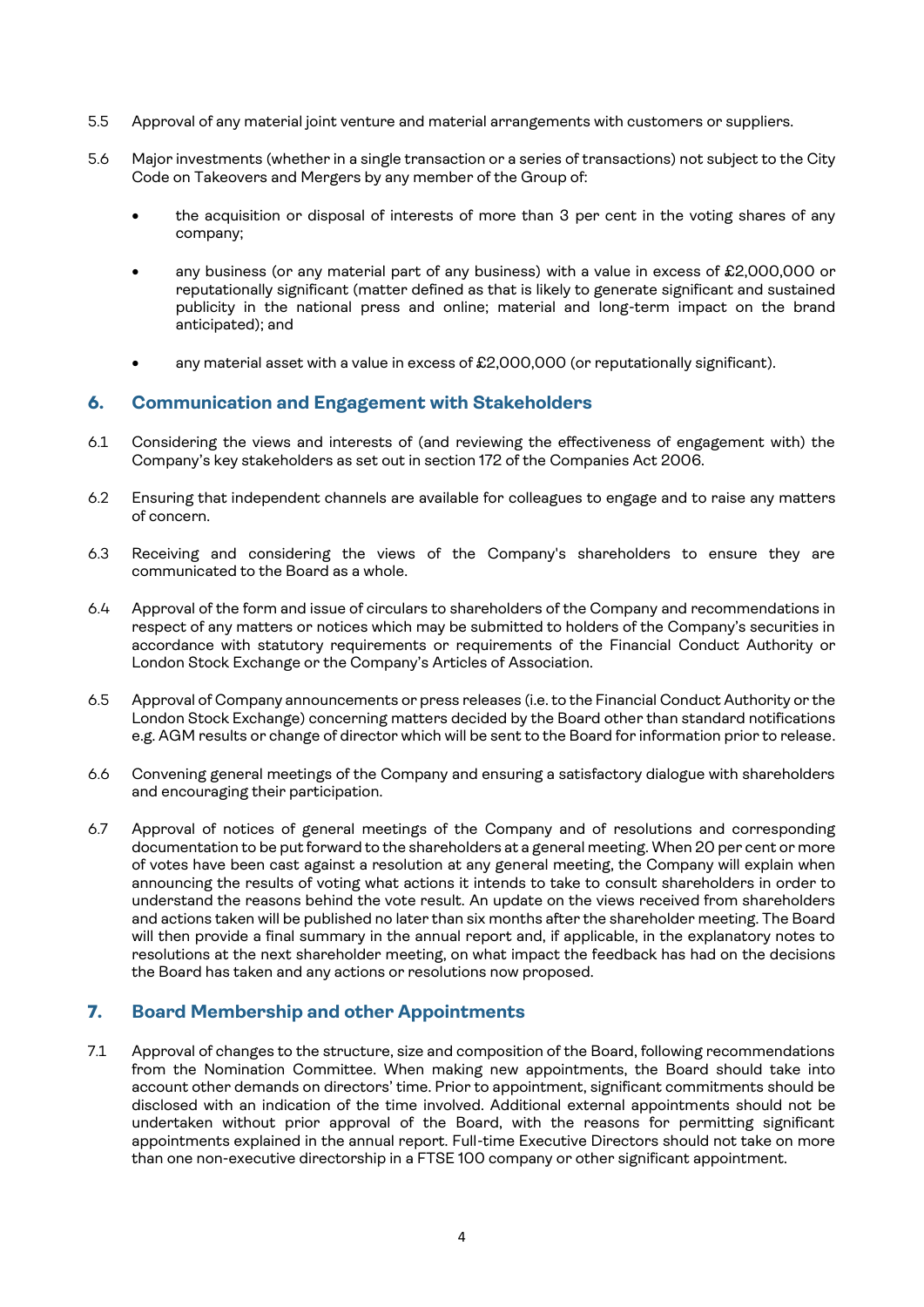- 7.2 Ensuring adequate succession planning for the Board and senior management so as to maintain appropriate balance of skills and experience within the Company (taking account of recommendations from the Nomination Committee where appropriate).
- 7.3 Following recommendations by the Nomination Committee:
	- approve appointments to the Board;
	- select and appoint the Chairman of the Board and the Group Chief Executive Officer;
	- appoint the Senior Independent Director, who will sustain a strong relationship with the Chairman based on a mutual understanding of each other's roles and responsibilities .and serve as an intermediary for the other directors when necessary; and
	- approve membership and chairmanship of Board committees and approving any amendments thereto, following recommendations from the Nomination Committee.
- 7.4 Make decisions about the continuation in office of directors, ahead of their re-election by shareholders at the AGM at the end of their term of office and otherwise as appropriate.
- 7.5 Make decisions about the continuation in office of any director at any time, including the suspension or termination of service of an executive director as an employee of the Company, subject to the law and their service contract.
- 7.6 Approval of the recommendations of the Nomination Committee, including but not limited to, any recommendation on any area within Nomination Committee's remit (as per its terms of reference) where action or improvement is needed.
- 7.7 Ensuring that annual evaluation of the Board takes place and considers the Board's composition, diversity and how effectively members work together to achieve objectives. Individual evaluation shall demonstrate whether each director continues to contribute effectively.
- 7.8 Appointment or removal of the Company Secretary.

## **8. Remuneration**

- 8.1 Determining and agreeing with the Remuneration Committee the policy for the remuneration of the Executive Directors, Company Secretary and other Senior Executives (as defined in the Remuneration Committee's terms of reference).
- 8.2 Determining the remuneration of the Executive Directors, subject to the Articles of Association.
- 8.3 Determining the remuneration of the Non-Executive Directors, subject to the Articles of Association.
- 8.4 The introduction of new share incentive plans or major changes to existing plans, to be put to shareholders for approval.
- 8.5 Approval of the recommendations of the Remuneration Committee, including but not limited to, any recommendation on any area within Remuneration Committee's remit (as per its terms of reference) where action or improvement is needed.

## **9. Delegation of Authority**

9.1 Approval of the division of responsibilities between the Chairman, the Group Chief Executive Officer, Senior Independent Director and other executive directors, which should be clearly established, set out in writing and agreed by the Board.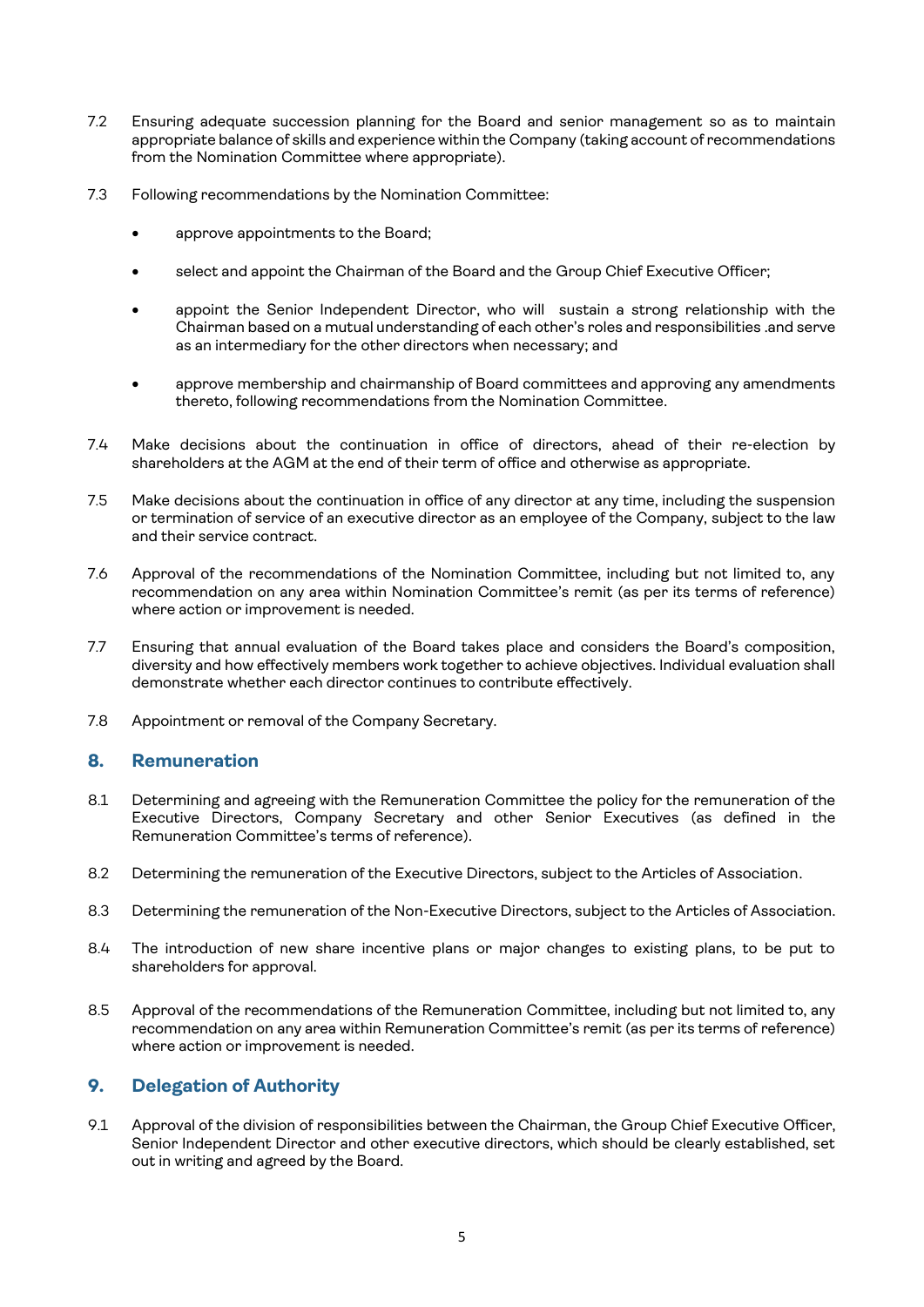- 9.2 Approval of the Group's Delegated Authorities.
- 9.3 Establishing Board committees and approving their terms of reference and material changes thereto.
- 9.4 Granting powers of attorney for the Company.

#### **10. Corporate Governance Matters**

- 10.1 Undertaking a formal and rigorous review annually of its own performance, that of its committees and individual directors, and the division of responsibilities.
- 10.2 Determining the independence of the Non-Executive Directors in light of their character, judgment and relationships.
- 10.3 Reviewing the Group's overall corporate governance arrangements.
- 10.4 Approval oftransactions with directors and other related parties and to authorise conflicts of interest where permitted by the Company's Articles of Association.

#### **11. Miscellaneous**

- 11.1 Approval of the making of political donations (subject to the approval of shareholders in a general meeting).
- 11.2 Being advised of and consulted on material interaction with regulators, including during any investigations.
- 11.3 Being advised ofthe overall levels of insurance for the Group including Directors' and Officers' liability insurance and indemnification of directors.
- 11.4 Approval of any other matters which are reserved for decision by the Board in accordance with the requirements of applicable law, regulation or pursuant to accepted best practice or under the Articles of Association of the Company.
- 11.5 Approval of the introduction or of major changes to the rules of the Group's pension scheme, or changes of trustees or, when this is subject to approval of the Company, changes in the fund management arrangements.
- 11.6 Approval of the appointment of the Company's principal financial and professional advisers in addition to the Company's external auditors (where the fee is expected to exceed £2,000,000).
- 11.7 Approval of any decision likely to have a material impact on the Company or Group from any perspective, including, but not limited to, financial, operational, strategic or reputational.
- 11.8 Approval of matters reserved for Board decisions (at least annually) and policies listed in Schedule (A) (and any amendments).
- **Note: In addition to the specific areas of delegation mentioned above, the Board has delegated certain of its powers to the Remuneration Committee, the Nomination Committee, the Risk Committee and the Audit Committee in accordance with the Principles of Good Governance and Code of Best Practice contained in the UK Corporate Governance Code.**

Approved by the Board on 20 September 2021.